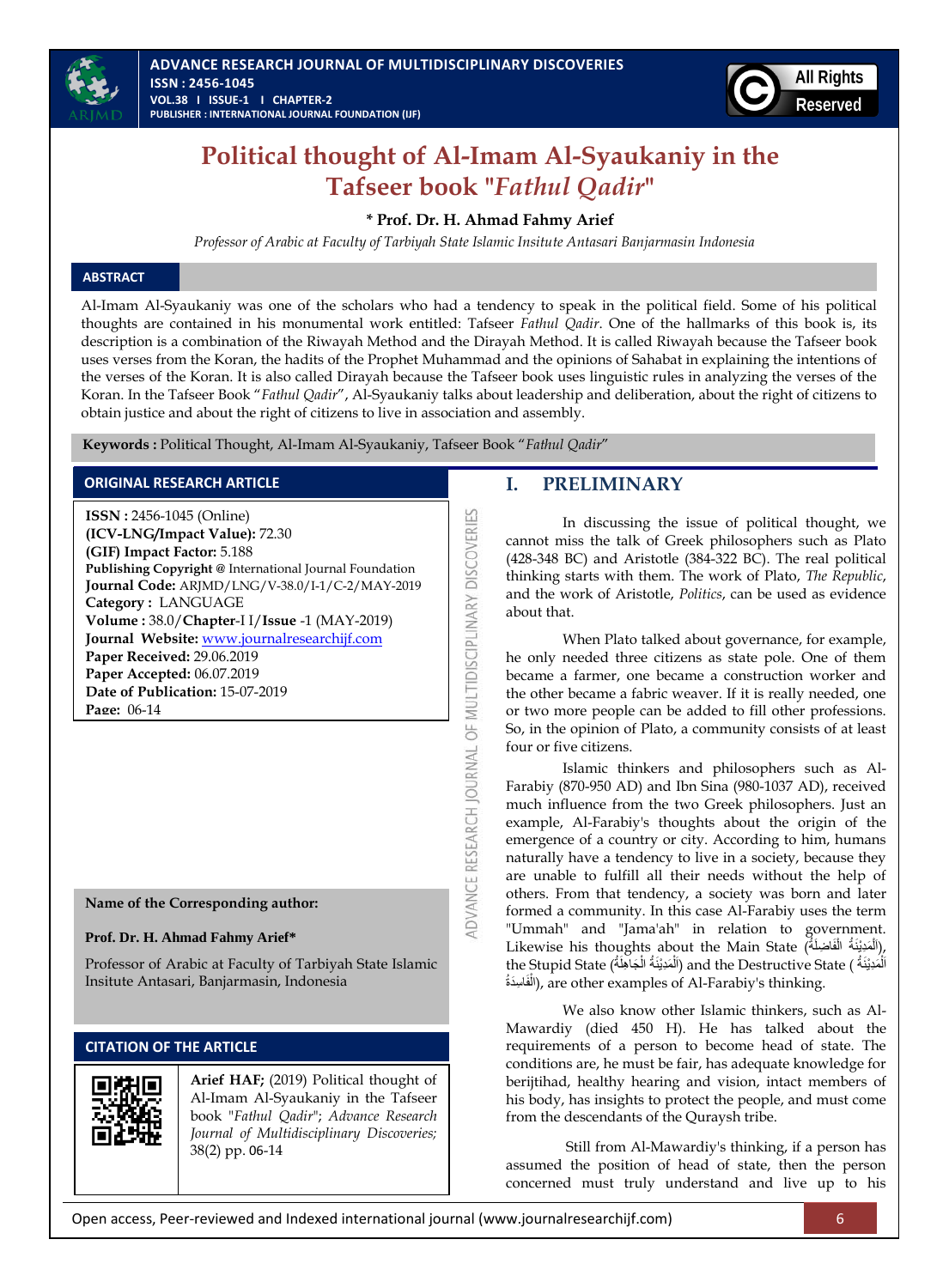function. Among these functions is, he must maintain the preservation of the religion of Islam, implements the law and legislation consequently, protects the people wisely, upholds the truth based on justice, must be firm in suppressing the enemies of Islam, manages بَيْتُ الْمَالِ  $\,$ ith full ْ honesty and so on.

In that case there is one interesting thing about Al-Mawardiy's constitutional ideas. In the XI century, he had popularized the theory of social contracts, while in Europe the theory emerged only in the sixteenth century. The social contract theory introduced by Al-Mawardiy presupposes voluntary agreement which results to rights and obligations between the head of state and his people. That is, a head of state has the right to obtain loyalty from his people, and at the same time he is obliged to protect his people with full responsibility.

After Al-Mawardiy died, then in the same year an Islamic thinker named Imam Al-Ghazaliy was born. Besides being known as a tasawwuf suniy (اَلتَّصَوُّفُالسُّنِّيُّ) figure, Al-Ghazaliy also talked a lot about political thought. For example, Al-Ghazaliy warning to someone who had been appointed as head of government. According to him, he should always be close to the Islamic scholars, not acting wrongfully, not arrogant, always responsive to the needs of his people, he should realize that fulfilling the needs of his people is better than circumcision services, do not familiarize himself in luxurious life, and do not ever ask for a people's agreement to violate Shara' law (اَلْحُكْمُ الشَّرْعِيُّ). **ٔ** 

**DISCOVERI** 

INARY

**DISCIPL** 

ö

5

RESEARCH

Among mufassir (مُغَسِّرُ) there is also a tendency to speak in the political field. For example Ibnu Jarir al-Tabariy (died 310 H) in the Tafseer Book of al-Thabariy ُّي) َّطَبر ِسٌْ ُر ال فْ َّلتَا(, he talked a lot about the head of state in ِ relation to people's welfare. Then another speaker named Abu Qasim Muhammad ibn "Umar al-Zamakhsyariy (died 538 H) in the Tafseer Book of Al-Kasysyaf (أَلْمَحْشَافُ), talked a ْ lot about a moral state in relation to the existence of Imamat ( اَْلِ ُمةَ ماَ ( in rejecting despotism.

After al-Zamakhsyariy, another famous mufassir named Abu "Abdillah Muhammad ibn Ahmad al-Qurthubiy(died 671 H) appeared. In his book Tafseer al-Qurthubiy (ٱلْمَوْسَٰفِيُّ), he speaks a lot about Imamat (ٱلْمَوْسَٰفِيُّ) in ِ ْ the context of the law of fiqh (الْلَغِفْهُ). A well-known mufassir ْ was Abu al-Fida "Ismail ibn Kathir (died 774 H). In his book Tafseer Ibn Kathir (إِيْنُ كَثِيْرٍ), he talked a lot about the concept of Imamat (أَلْإِمَامَةُ) with rational arguments and very interesting descriptions.

Now we come to the talk of a famous mufassir from Yemen. His name is Muhammad ibn "Aliy Muhammad ibn" Abdillah al-Syaukaniy al-Shan"aniy. He was born in Hijrah Syaukan Village in Yemen, on Monday the 28th of Zulqa'ah in 1172 Hijriyyah and passed away on Tuesday 27th of Jumadil End of year 1250 Hijriyyah at the age of around 78 years.

Imam Al-Syaukaniy grew up in the city of San'a, the capital of Yemen now. Al-Syaukaniy drew on the knowledge of religion first with his own father, then with famous scholars in San'a and its surroundings. Among these scholars is Sayyid Abdurrahman ibn Qasim al-Madaniy, al-Allamah Ahmad ibn Amir al-Hada'iy, al-Allamah Ismail ibn al-Hasan ibn Ahmad ibn al-Imam al-Qasim al-Madaniy, al-Allamah al -Qasim ibn Yahya al-Kanlaniy, al-Allamah Sayyid Abdullah ibn al-Hussein ibn 'Aliy ibn al-Imam al-Mutawakkil, al-Allamah al-Hasan ibn Ismail al-Maraghiy, and others.

From the breadth of knowledge and the depth of his insight, Imam al-Syaukaniy was called as a sea of endless knowledge (بَحَرُ الْعُلُوْمِ), sun of knowledge ( نَمْسُ ِ ُ ْ لِفَيْخُ الْإِسْلاَمِ), Islamic figures (شَيْخُ الْإِسْلاَمِ), and so on. Among his ِ ؚ<br>֡֡<u>֡</u> ِ many works, there are two very phenomenal works, namely the Tafseer Book "Fathul Qadir" (فَتْحُ الْغَدِيْرِ) and the ْ Hadith Book of Nailul Authar (أَنْبَكُ الْأَوْطَّارِ). Both of these books are the main reference books in most Islamic boarding schools and Islamic colleges in Indonesia.

 The Tafseer Book "*Fathul Qadir*" (ِ َقِدٌْر ُح ال that) َفتْ ْ we are discussing consists of five volumes, published by Darul Fikr (دَارٌ الْمِغْرِ) in Egypt in 1973. This book has two ْ features. First, the description merges the Riwayat method (اَلَّذُرَّانِهُ) and the Dirayat method (أَلأَرْوَانِةُ). It is said to use the Riwayat method (أَلرِّوَايَةُ) because this Tafseer book uses verses from the Koran, the hadith of the Prophet. and the opinions of Sahabat in explaining the intentions of the verses of the Koran. It is said the Dirayah method (اَلْذَرَابَةُ), because this Tafseer book uses linguistic rules in analyzing the verses of the Koran.

The second feature is that the Tafseer book was written by a Syi'ah Zaidiyyah (ٱلشَّيْعَةُ الزَّيْدِيَّةُ) scholar, namely al-Imam al-Syaukaniy. This sect is called Syi'ah Zaidiyyah because the followers of this sect adhere to the teachings caused by al-Imam Zaid ibn "Aliy ibn Husein ibn" Aliy ibn Abiy Talib.

To find out more about the Tafseer Book "*Fathul*  Qadir" (فَتْحُ الْقَدِّيْرِ) by al-Imam al-Syaukaniy, an in-depth ֦֧֦֧֦֧<u>֓</u> study to answer this question is needed: What is the political thinking of al-Imam al-Syaukaniy in the Tafseer Book "*Fathul Qadir*"?

In an effort to obtain clear answers to the above problem, it is necessary to describe them in the form of subproblems as follows:

- 1. What is the concept of leadership and deliberation according to the Tafseer Book "*Fathul Qadir*"?
- 2. What is the concept of citizens' right to live in association and assembly according to the Tafseer Book "*Fathul Qadir*"?

# **II. OPERATIONAL DEFINITION**

As for what is intended by the term political thought in this paper are: ideas about constitutionality. The ideas of constitutionality in this paper are limited to the following: the concept of leadership and deliberation, the concept of citizens rights to obtain justice and the concept of citizens right to live in association and assembly.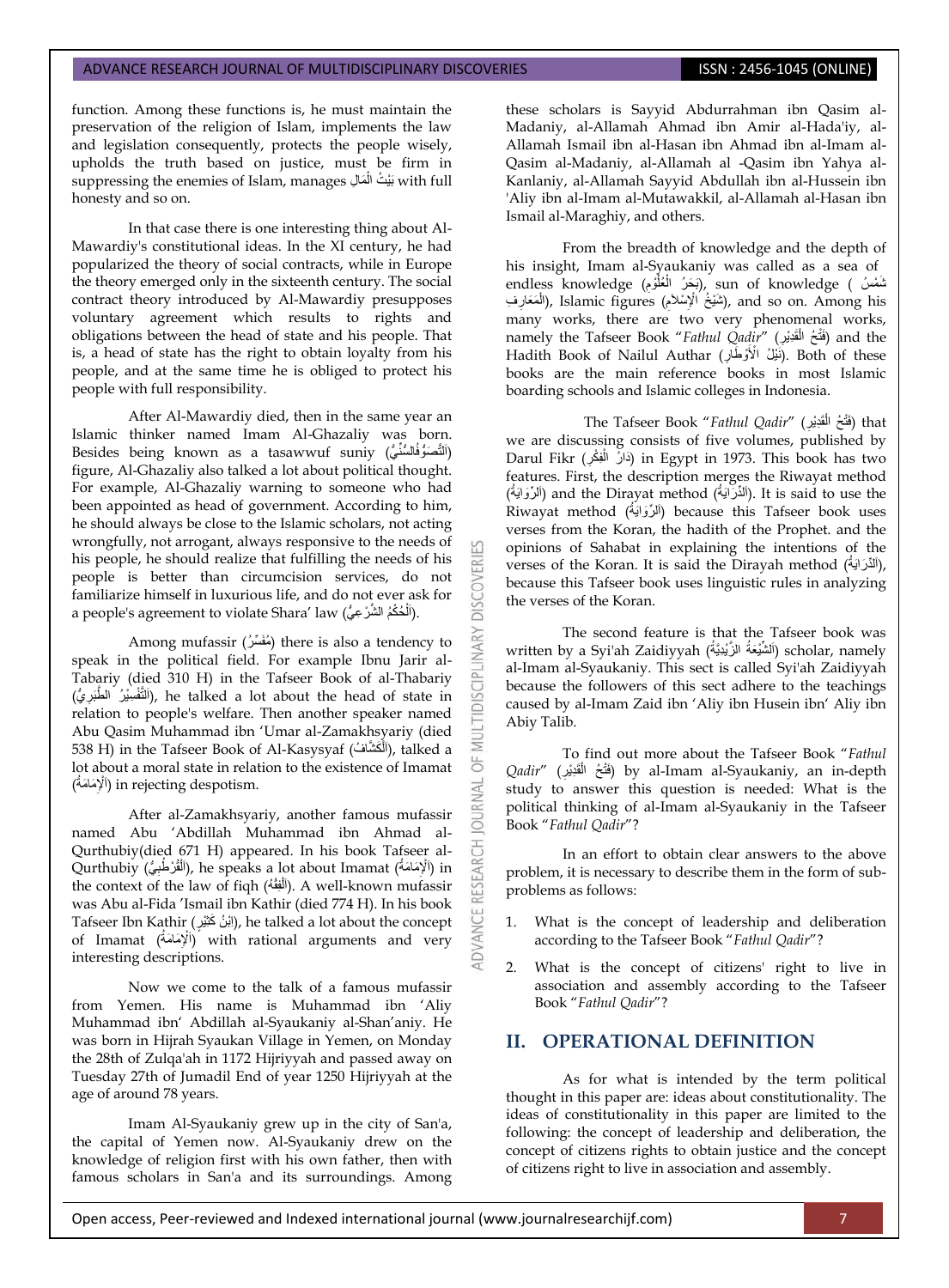As for what is desired by the term Tafseer Book "*Fathul Qadir*" in this paper is the interpretation of the verses of the Koran by al-Imam al-Syaukaniy which consists of five volumes and published by the publisher of Darul Fikr Egypt in 1973.

Thus the meaning of the title of this research are: Ideas about constitutionality concerning leadership and deliberation, citizens rights to obtain justice and citizens rights to live in association and assembly which can be understood from the Tafseer Book "*Fathul Qadir*" by al-Imam al-Syaukaniy.

# **III. LITERATURE REVIEW**

There are many studies on politic written by scientists and Muslim thinkers. For example, al-Farabiy's classic book entitled أَرَاءُ أَهْلِ الْمَدِيْنَةِ and آرَاءُ أَهْلِ الْمَدِيْنَةِ ْ َ ْ classic book entitled أَرَاءُ أَهْلِ الْمَدِيَّنَةُ classic book entitled<br>فَوَانيْنُ and اَلْأَحْكَامُ السُّلْطَانِيَّةُ Mawardiy's classic works are titled الْمِيَاسَةُ Then Ibn Taimiyyah's classic work was titled الْوِزَارَاتِ ِ ُةٌَّعِ رْ شَّ ال. Then Ibn Khaldun's classic work was phenomenally مُقَدِّمَةُ بْنِ خَلْدُوْنَ titled ْ

However, a special study of political thought in the Koran written in Indonesian seems to be lacking. Maybe we can call the work of Prof. Dr. H. Abdul Muin Salim with the title "Conception of Political Power in the Koran" published by PT. Rajagrafindo Persada Jakarta in 1994. However, a special study of political thought in the Tafseer Book "*Fathul Qadir*" does not yet exist.

# **IV. RESEARCH METHODS**

This research is library research. In accordance with the purpose of this research which to find out the conception of political thought concerning leadership, deliberation, justice, living in association and assembly, the source of the data is the verses of the Koran relating to political thought contained in the Tafseer Book "*Fathul Qadir*".

In addition, the books whose subject matter is not focused on matters relating to political thought will be used as a supporting source for the completeness and perfection of this research. In this case the books which, among the discussions both directly and indirectly, have relevance to the problem of this research. For example, the book Nailul Authar "نَيْلُ الْأَوْطَارِ " by al-Syaukaniy, then the book " لَا الْمُفَسِّرُوْنَ" by Muhammad Husein al-Zahabiy, the book ْ لَّهْ الْمُفْرَدَاتُ أَلْفَاظِ الْمُؤْرَّانِ" by al-Raghib al-Ashfahaniy, the book by ْ ْ َ Muhammad Fuad Abdul Baqiy "أَهَّرْ أَنِّ الْكَرِيْمِ" Muhammad Fuad Abdul Baqiy :<br>ا ِ ِ ْ ْ ْ ", and the book by Ahmad ibn Faris Zakariyya entitled, مُعْجَمُ ِ" مَقَايِسِ اللَّغَةِ ُّ

# **V. RESEARCH APPROACH**

In connection with the source of this research data in the form of verses of the Koran and focusing on a theme, in this case is political thought, then this study includes a study of interpretations with thematic interpretation approaches and the uses semantic analysis. With the use of thematic interpretation approaches and semantic analysis, the terms contained in the Koran can be explored in depth and more convincingly.

If the verses of the Koran as a source of research data are linked to semantic analysis, then it can be said that structurally the data consists of a series of simple sentences or broad sentences. In broad sentences, the main clause and subclause are placed. Whereas at the lower level, the elements of phrases and words are obtained. Thus there are four elements that can form a verse of the Koran, which are sentences, clauses, phrases and words. Theoretically, the semantic aspects include lexical semantic, grammatical semantic and sentence semantic.

# **VI. LEADERSHIP AND DELIBERATION**

In this section we will discuss the verses of the Koran which are related to leadership and deliberation. In accordance with the discussion, then what is desired by the term leader here is, the holder of power control in relation to statehood. Whereas the term deliberation here is, the process of exchanging opinions to obtain the truth.

From this description it is hoped that the concept of al-Imam al-Syaukaniy political thinking about leadership and deliberation, the requirements of leaders, people's loyalty to leaders, the obligation of leaders to protect people's rights and the ethics of deliberation towards goodness will be clearly revealed.

تَلِكٌ and خَلِيْفَةٌ, أُولُوالْأَمْرِ, إِمَامٌ The Koran uses the terms **ृ** ِ ُ for the meaning of the leader. As for the verses of the Koran relating to leadership and deliberation, for example we get in surah رةَ بَقَ ل َا verse 30, then surah ص verse 26, then surah ا<br>ا َالنَّمْلُ verse 73, then surah يُوْنُسُ verse 73, then surah اَلْأَنْعَامُ verse  $7$ , then surah أَلْبَقَرَةُ verse  $7$ , then surah أَلْحَدِيْدُ paragraph ֡֡<u>֚</u> ْ لشَّعَرَاءُ paragraph 28, then the surah اَلْكَهْفِ 124, then the surah ْ اَ verse 151-152, then the surah اَلنَّسَاءُ verse 59, then the surah َالِ verse 33, then surah اَلْبَقَرَةُ verse 188, then the surah اَلْإِسْرَاءُ ْ نَّوْرُ verse 38 and surah اَلشَّوْرَى verse 159, then the surah عِنْرَانَ اَ verse 62.

After the above verses have been interpreted by al-Imam al-Syaukaniy in such a way, then the term , َخلٌَِْفةٌ appear for the meaning of the leader. مَلِكٌ and أُولُوالْأَمْرِ , إِمَامٌ ِ ِ ُ

خَلِيْفَةٌ 1.

**DISCOVER** 

**IDISCIPLINARY** 

 $\overline{6}$ RNAL

RESEARCH

ADVANCE

In terms of etymology, the term تَيفْ خلَ consists of three letters. The three letters are اَللَّهُ ,اَلْخَاءُ and أَللاَّهُ ْ ْ meaning contained in it is: changing position, later and change.

From the root of the word above, it is found in the Koran in the form of verbs with different meanings. The first form of the verb is مِخَلْفَ يَخْلِفُ, used for the meaning of "replacing". The second form of the verb is إِسْتَخْلَفَ بَسْتَخْلِفُ) used for the meaning of "making". The notion of "replacing" here can refer to the replacement of generations or the replacement of the position of leadership.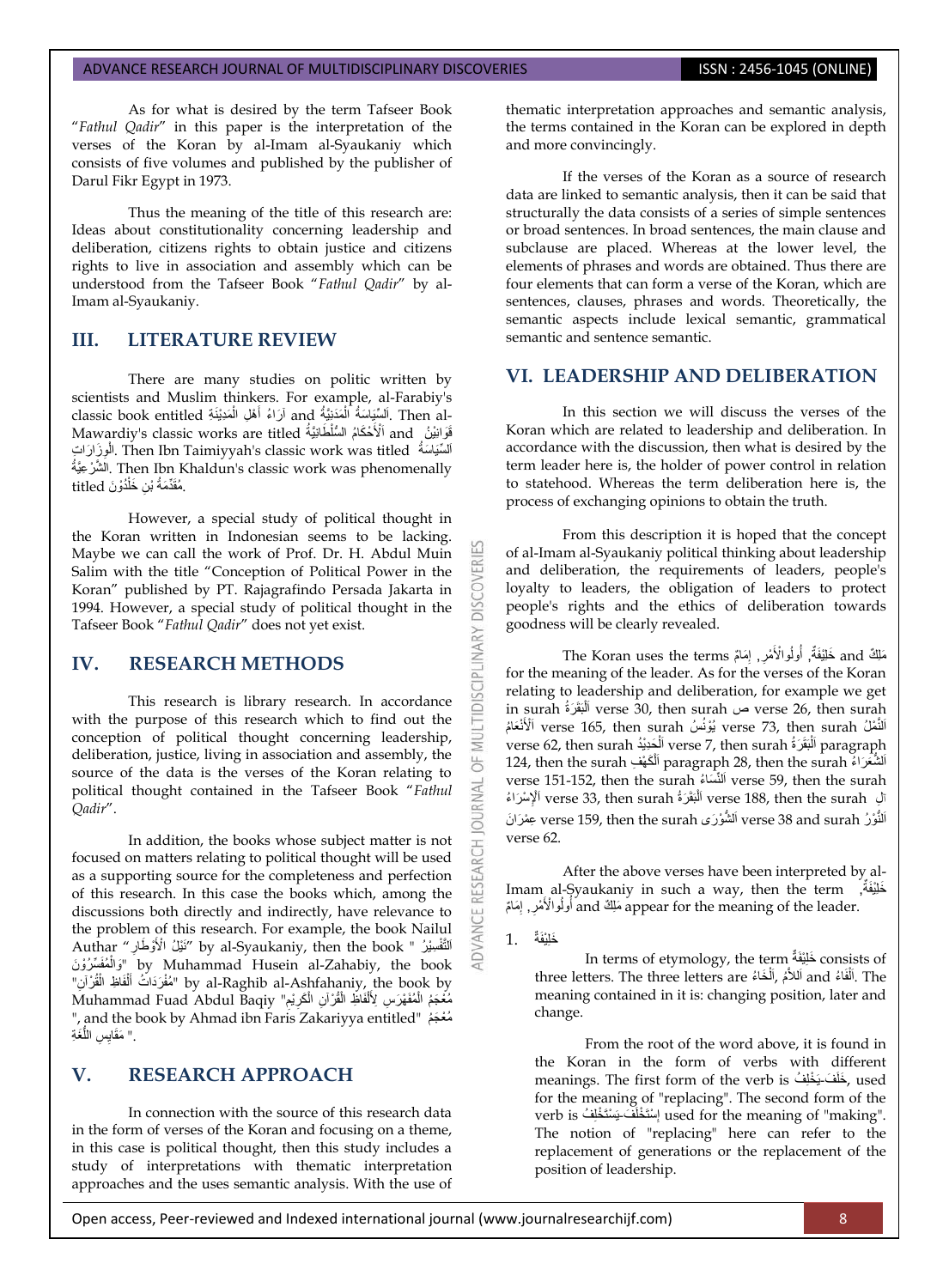But there is one thing that needs to be observed, that the concepts that exist in the verb , خَلَفَ , in addition to meaning generation replacement and replacement of leadership position, also connotes functional. That is, someone who is appointed as a leader and ruler on the face of the earth, carries out certain functions and tasks.

The plural form of the word (خَلَائِفَةٌ) is (خَلَائِفَةٌ) or ف) Term . )خلَفَا ء) ئَخالَ ( is used for conversation in connection with humans in general and believers in particular. Then the term (خُلَفَاءُ) is used by the Koran in connection with the conversation directed at the unbelievers.

#### 2. **Ulu al-Amri** (أولُوالْأَمْرِ) j

The term Ulu al-Amri (أُولُوالْأَهْرِ) consists of three letters, namely أَلْهَمْزَةُ ٱلْمِيْمُ and أَلْمَهْزَةُ الْمَعِيْمِ letters, namely ْ ْ meanings, which are case, command, blessing, banner and miracle.

The word اَلْأَهْرُ itself is a masdar form of the verb أَهَرَ - بَأْهُرُ. The meaning is telling or ordering or demanding someone to do something. Thus, we can interpret the term as the owner of power and the owner of the right to أولُوالْأَمْرِ ĺ order something. Someone who has the power to order something, the person concerned also has the power to regulate and control the situation.

### َها م) **Priest** 3. (إ

The word إِمَامٌ is rooted in the letters أَلْهَمْزَةُ The word **ٔ** ْ Both letters have many meanings. Among them are principal, place of return, congregation, religion, time, and purpose.

**DISCOVERI** 

INARY

**IDISCII** 

**OURNAL** 

The experts define the word إِمَامٌ as everyone who can be followed and displayed forward in various problems. For example, the Messenger of Allah. is the imam of the priests, the caliph is the imam of the people, the al-Quran is the imam of the Muslims.

As for something that can be followed and guided, it is not only humans, but also books and so on. If it is human, then what can be followed and guided is his words and actions. If it is in the form of books then what can be followed and guided is its ideas. But do not forget that something that can be followed is divided into two types, namely in terms of goodness and in terms of evil.

# َهل ك) **Malik** 4. )

The root word (مَلِكٌ) consists of three letters, namely اَلْكَافُ and اَلْكَافُ and اَلْكَافُ and أَلَيْهِمُ ,آلْمِيْمُ ْ ْ the root of the word a verb is formed مَلْكَ – يَمْلِكُ, and the meaning is the authority to own something. Thus terma مَلِكٌ means someone who has the authority to order something and prohibit something in relation to a government.

Strictly speaking, term ك َهلَ is the name of every person who has the ability in the field of government politics, a king, for example.

# **ُم َشاَو َرةُ) GOVERNMENT ABOUT .VII (اَلْ**

َالْوَاوُ ,اَلشَّنْيْنُ is اَلْمُشَاوَرَةُ The root word from the term .<br>ا ْ and أَلَرَّاءُ There are two meanings which contradict each other. First, start something and expose it. Second, take something. Another opinion said, the structure of the three letters above means squeezing honey bee from its nest. From the that structure above, a verb can be formed: - رَ وَشاَ يُشَاوِرُ - مُشَاوَرَةً . The meaning is, giving and taking each other's ِ opinions.

Another meanings that we can draw from the structure of the letters above are precious jewelry and male genitals. The point is, in the process of exchange opinions, precious pearls and brilliant thoughts will be obtained. But in that process too, it is possible that someone will be humiliated by others because their opinions and thoughts are denied and rejected outright.

# **VIII. ANALYSIS OF AL-IMAM AL-SYAUKANIY**

Al-Imam al-Syaukaniy attributed term ٌفةٌَِْخلَ to the power and leadership of the prophets with their tasks. These tasks are to call on people to do good and prevent them from committing evil. In addition, he also interpreted the term above as the ruler or leader of the previous people.

About the term أَولُوالْأَمْرِ according to al-Syaukaniy ِ ِّ ٍ is an institution, a group team consisting of priests, sultans, judges, and every person who controls the power based on Islamic law. Obedience to them is valid as long as they do not commit immorality. If they commit immorality and stay away from religious law, there is no obedience to them.

Al-Syaukaniy also expressed Jabir ibn "Abdillah's opinion that what is meant by أَهْلُ الْقُرْآنِ si أُولُوالْأَمْرِ بِهِمْ opinion that what is meant by ِّ م ֦֧֖֧֝֓֝֓֓<u>֓</u> ِ .<br>ا ؚ<br>ׇׇ֦֦֧֡֬֝֟֟֓֬֟֓֟֓֟֓֬֟֓֡֘<u>֛</u> According to the mujahid, they were friends of the Prophet. Whereas according to Ibn Kisan, they are a rationalist group. It seems that al-Syaukaniy also agreed with the opinion of the experts above. The proof is, there are no comments about that.

Regarding the term إِمَامٌ, al-Syaukaniy interpreted it ِ as the leader of the people as a guide. As a guide, a leader must be fair, consistent in implementing Islamic law and must completely avoid the persecution and wrongdoing to the people and their followers.

According to al-Syaukaniy, the appropriate standard for someone to be a leader is not seen from the noble or wealth, but there are more important aspects that must be considered. These aspects are that the person must have extensive knowledge of the intricacies of government. Then, the person must have a healthy and prime physical condition and that must be proven on the battlefield. Furthermore, the person must have a high level of consistency with the teachings of Islam.

Al-Syaukaniy argues, Muslim leaders must be people who truly believe in Allah SWT. and proven in his daily actions. Unbelievers are not at all justified as leaders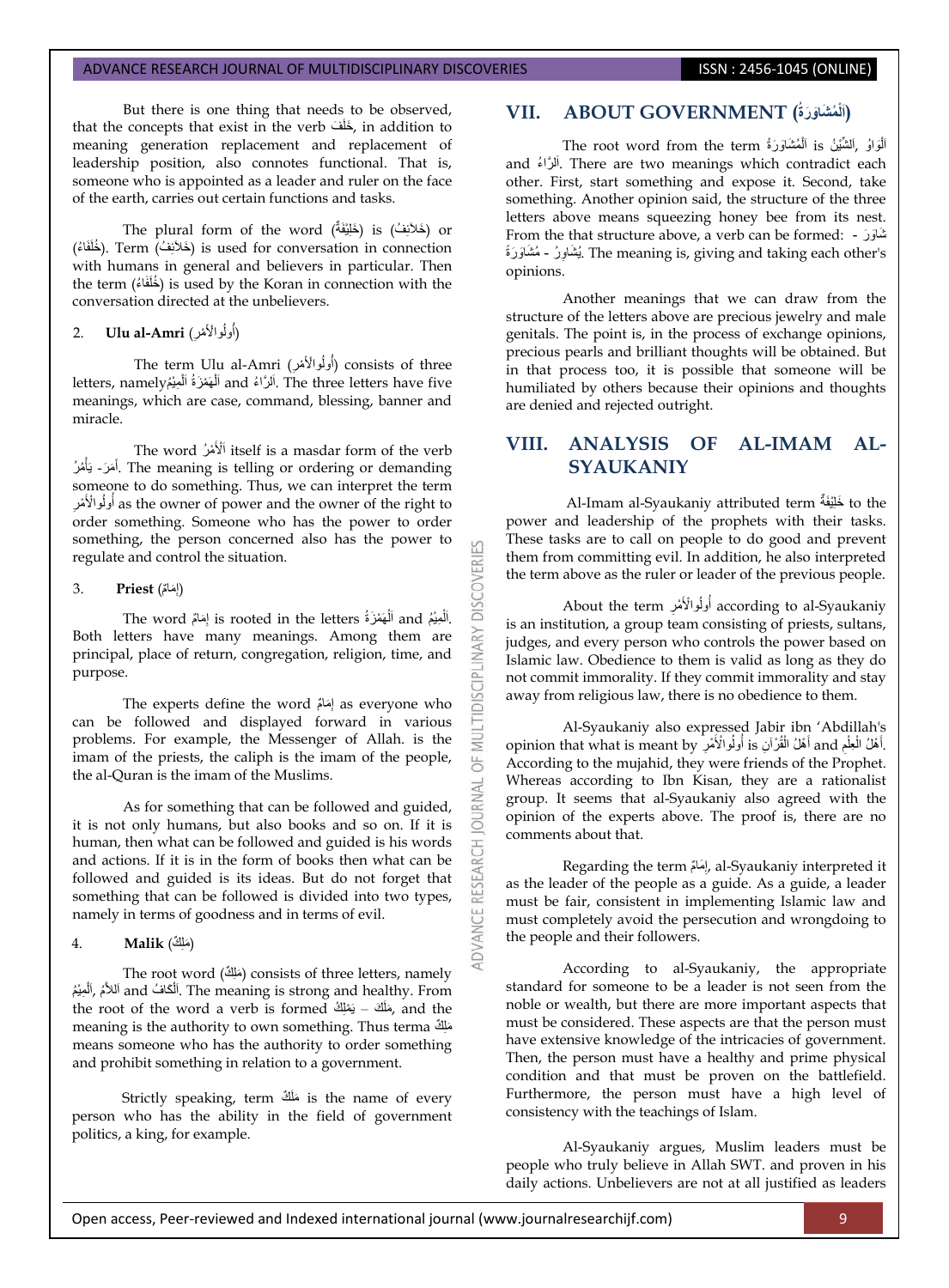of Muslims, especially hypocrites. The hypocrites always try to bring believers to the path of disbelief. This is their program from time to time.

Why are Muslims forbidden to appoint unbelievers as their leaders? According to al-Syaukaniy, many reasons can be stated about that. Among other things, if it is done by believers, it means that they belong to the group of infidels themselves. Then, the infidels were clearly the enemies of Allah and all Muslims. So why should they be appointed as leaders?

According to al-Syaukaniy, the obligation to obey the leader also becomes invalid if the person concerned is immoral. Indications of immoral people are, the person no longer wants to remember Allah SWT, even though he enjoys the gift of Allah SWT every time. People who forget Allah certainly is in the path of lust, and in turn he chooses the path of shirk against Allah SWT.

Furthermore, the obligation to obey the leader becomes invalid, if he acts exceed the limit. People who transcend the limits here are, polytheists who love to destroy nature and never care to fix it.

Al-Syaukaniy then commented on life safety, safety of property ownership and religious freedom. According to him, what is meant by the prohibition of Allah SWT to kill someone's life is the soul created under the care and guarantee of the Islamic Shari'a teachings.

53

**DISCOVERI** 

**DISCIPLINARY** 

**JRNAL** DOI

RESEARCH

Whereas what is meant by the word إِلاَّ بِالْحَقِّ  $\,$  here is, **ٔ**  $\overline{\phantom{a}}$ a right reason as an exception to the above prohibition. Outside of the above reasons, it is justified to kill someone's life. For example, people who are apostates, adulterers, cold-blooded murderers, and so forth.

Regarding the guarantee of the security of property ownership, according to al-Syaukaniy, it applies to all people and all property unless there is a syar'iy argument that allows the transfer and expropriation of these property. Even so, the takeover must be carried out correctly, not illegitimately. In short, something that is not permitted by the Islamic Shari'a to consume and possess it, means consumption and ownership is done in an innate manner.

Al-Syaukaniy argued that there was indeed no compulsion in embracing Islam. But the verse that points to the problem raises several opinions. First, the verse about <sup>'</sup> ِن ْكَراَه ِفى الِّدٌْ إ has been erased by another verse, so it is no ِ longer valid. The proof is, the Prophet trying to make the Arabs embrace Islam through warfare. Likewise Allah SWT ordered the Prophet Muhammad to fight unbelievers.

Another opinion, as explained in the previous section, says that the above verse is not erased, it is addressed to the Jews and Christians. In this case, they were not forced to convert to Islam, provided they had to pay jizyah. Against pagans, they are given alternatives, embrace the religion of Islam or war.

Furthermore, al-Syaukaniy revealed about the ethics of palaver as exemplified by the Prophet with his friends. The ethics that was exemplified was, the friends asked permission from the Prophet as the leader of the palaver to leave the assembly because there is an other important thing. The point is, the palaver participants obey palaver etiquette. One of them is to respect the leadership of the assembly and to remind the leadership of the assembly to deliberate on the subject matter so that the deliberations are not too far off, and so forth. In this case the leader of the palaver can carefully consider whether the permit request is granted or not. Once again, the leadership of the assembly has the right to accept and reject the request depending on the situation, conditions and interests of the deliberation itself.

According to al-Syaukaniy, the discussion participants should be qualified people in their respective fields according to the subject matter that being discussed. For example, the subject matter being discussed concerns war and defense security, so the discussion participants must be warlords, generals and scholars who focus their research in the field of war and defense security.

Still in the matter of deliberation, al-Syaukaniy argues that one of the benefits of deliberation is to mature one's attitude and way of thinking. In a deliberation forum it is not justified to impose its will and ideas on others, especially in abusive ways. Lessons that can be taken from the discussion forum is that it is not good to always disagree with many people. In other languages, the person is always controversial.

According to al-Imam al-Syaukaniy, there is an individual inner satisfaction that is felt by each participant when different opinions in the forum end with an agreement. Each participant was relieved and each of them got something very valuable from the meeting. After the agreement is reached, it should be submitted to Allah SWT in the form of resignation or surrender to Him.

# **IX. COMMENTS OF EXPERTS**

The Qurthubiy seems to be more assertive than al-Syaukaniy in interpreting the term ٌفةٌَِْخلَ . According to him, the term means the head of the Muslim government. However, there are similarities in the approach between the two in looking at the terms mentioned above. Both approach the concept from the aspect of leadership and government.

About the term أُولُوالْأَمْرِ, Muhammad Abduh as ِ ُ quoted by Professor H. Abdul Muin salim, formulates it as َأَهْلُ الْحَلِّ وَالْعَقْدِ He added some elements in it, the **ٔ** ْ commanders and military forces for example, the emirs and figures who became the foundation of the people's hopes.

About the term ﴿إِمَامٌ and خَلْيْفَةٌ and About the term ِ Khaldun, although the two terms are different words, but the is the same. In this case, the word خَلِيْفَةٌ and إِمَامٌ are ِ interpreted as the successor of حَناحِبُ الشَّرِيْعَةِ to protect and ِ develop names while controlling the politics of government. Henceforth the term مٌماٌ إ in the above sense is ِ held consistently by the Shiites so that they never use the . َخلٌَِْفةٌ term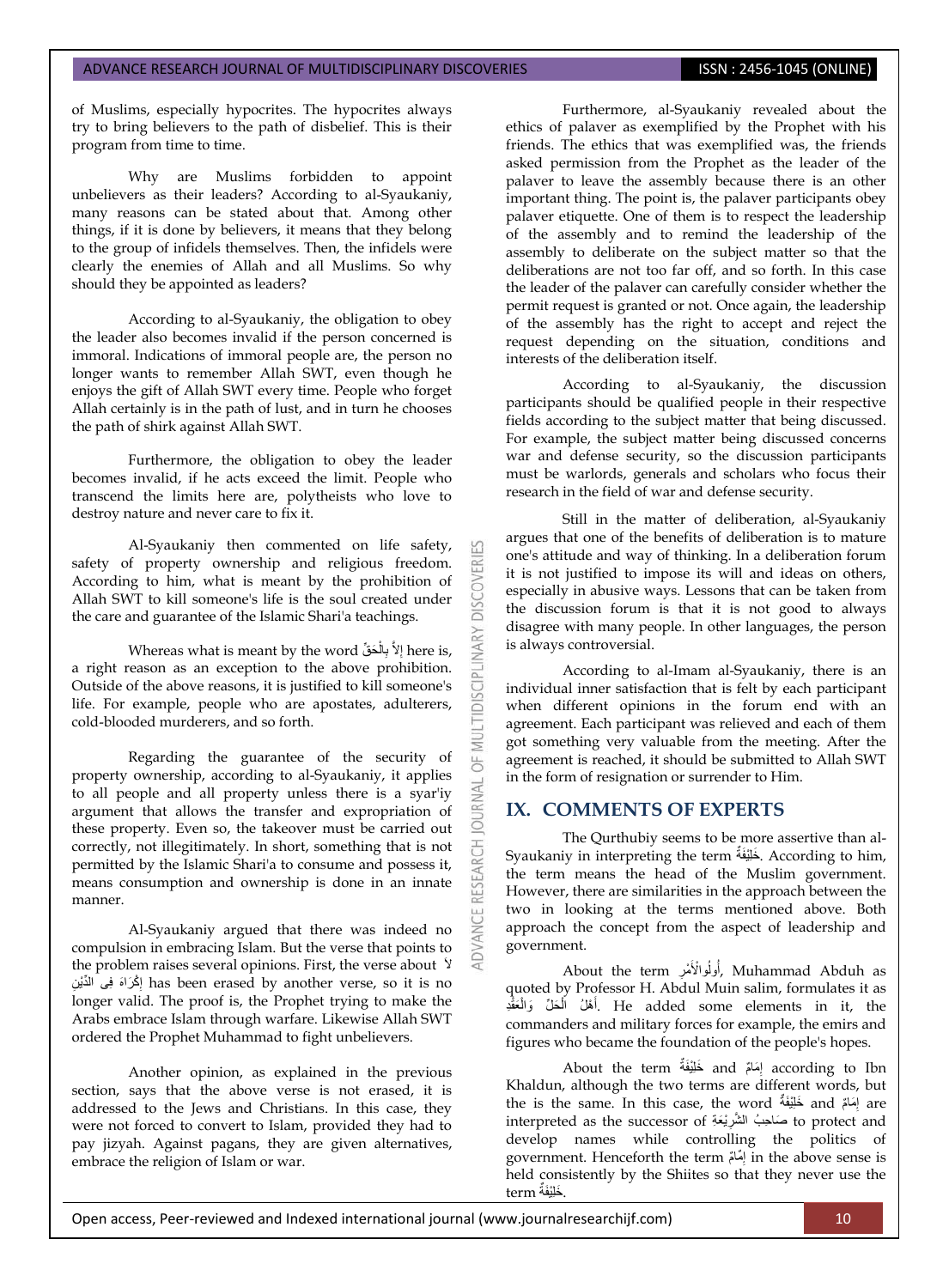In the debate about who actually has the right to take the ٌفةٌَِْخلَ position after the death of the Prophet Muhammad, the Shiites took part. They argue that the position of head of state must come from the descendants of Aliy ibn Abiy Talib, should not be left to the path of others. In addition, in their constitutional theory, that بِمَعَاحَةَ أَ ِ has a royal and hereditary form. In other languages, the head of state must come from أَهْلُ الْبَيْتِ, namely the ْ اً<br>ا descendants of Aliy ibn Abiy Talib and Fatimah al-Zahra bint Rasulullah Saw.

Argued that أَهْلُ السُّنَّةِ وَالْمَحَاعَةِ Deanwhile the people ْ َ the position ٌفةٌَِْخلَ must be held by the Quraysh people, not to be surrendered to other tribes. On the contrary the people خَوَارِجُ argue that the position خَوَارِجُ is not the ِ monopoly of the Arabs. According to them, anyone can be a leader if he can provide his ability.

Strictly speaking, as long as there is the ability to lead, anyone can become خَلِيْغَةٌ. In addition, according to them, the position خَلِيْغَةٌ should not be passed down through generations, but must be through legitimate and democratic elections. In other words, the people جُ َخَوار ِ disagree that the position ٌفةٌَِْخلَ is practiced with the royal system.

Return to the Shiites. They argue that the right to ٌفةٌَِْخلَ position must be in the hands of the descendants of Aliy ibn Abiy Talib. Leadership succession among them runs mediocre. The مٌماَ إ alternately hold positions in ِ accordance with the conditions they agree on. The succession began with Aliy ibn Abiy Talib, al-Hasan, al-Husein, Aliy Zainal Abidin, Muhammad al-Baqir, Ja'far al-Shodiq, Musa al-Kazim, Aliy al-Rida, Muhammad al-Jawwad, Aliy al -Hadiy, al-Hasan al-'Askaniy, and Muhammad al-Muntazar. Thus the Shiites saw the problem َما َمةٌ إ as a very important issue for the Muslims. ِ

In the previous section, the opinion of al-Imam al-Syaukaniy has been explained about the three conditions that must be owned by a leader. The third requirement is that the person must have extensive knowledge, be able and have the trust to Allah SWT. The three terms are further elaborated by al-Farabiy as follows:

- 1. The limb must be perfect;
- 2. The power of understanding must be good;
- 3. Intellectual power must be high;
- 4. The way to express his opinion must be interesting;
- 5. Love science;
- 6. Steer clear of greed and temptation;<br>7. Love honesty;
- Love honesty;
- 8. Has a great and virtuous soul;
- 9. Love justice;
- 10. Having a strong and istiqamah spirit;
- 11. Not looking at the importance of wealth;
- 12. Respond to justice.

From the description above, it can be concluded that, some requirements that must be fulfilled by someone to become a leader can be formulated as follows: First, the person must have the faith and piety that he proved in his daily actions. Second, the person must have commitment and concern for the fate and benefit of the people. Third, the person must have extensive knowledge of the intricacies of government that are relevant to the implementation of political tasks.

In addition to the obligations that must be fulfilled to the people they lead, the leaders also have rights to their people. In this case is the people's loyalty to him. The loyalty and obedience of the people was manifested in various attitudes, like they obedient and loyal to the policies and obeying the rules and regulations. Then they must be willing to help him in all the efforts and benevolence programs that he proclaims and are willing to sacrifice his life and body to defend his position.

Al-Maududiy in commenting on political thought al-Syaukaniy reminded, that a leader is obliged to protect the basic rights of the people. These rights are:

- 1. Life safety;
- 2. Security and ownership of assets;
- 3. Maintenance of honor;
- 4. Maintenance of personal life;
- 5. Freedom to criticize;
- 6. Freedom of religion;
- 7. Security in religion;
- 8. Justice in law;
- 9. Accountability for only his actions, not for the actions of others;
- 10. Assistance to make ends meet;
- 11. Equity rights.

**DISCOVERI** 

**LTIDISCIPLINARY** 

DVANCE RESEARCH JOURNAL

Regarding the palaver, if it is associated with political life then the institution provides an opportunity for the people to channel their political participation in the form of deliberations or meetings.

What was exemplified by the Prophet about palaver, can actually be used as a political tradition. If there are important state issues in particular and international world problems in general, then a leader should deliberate with his helpers. The material discussed are covering general problems which are not regulated in revelation.

Common problems that are not regulated in the revelation, for example, are regulations and legislation concerning general elections. To make these rules and regulations, all the people cannot be able to meet in a palaver. In this case there must be a certain number of people who carry out legislative duties as representatives of the congregation and the people above. The consequence is that the decisions produced by these legislative members are binding on everyone.

If we refer to surah al-Shura verse 28, specifically related to the word "مْهُ نٌَْبَ "which means "among them", then the word refers to the worshipers of the Muslims, both men and women. If we draw further, the consultative assembly or the legislature must really show its representative face. The assembly must represent all people, consist of men, mothers, scholars, intellectuals, technocrats, young generation, professional groups, and so on. In short, legislative members must be chosen with the widest possible right to vote.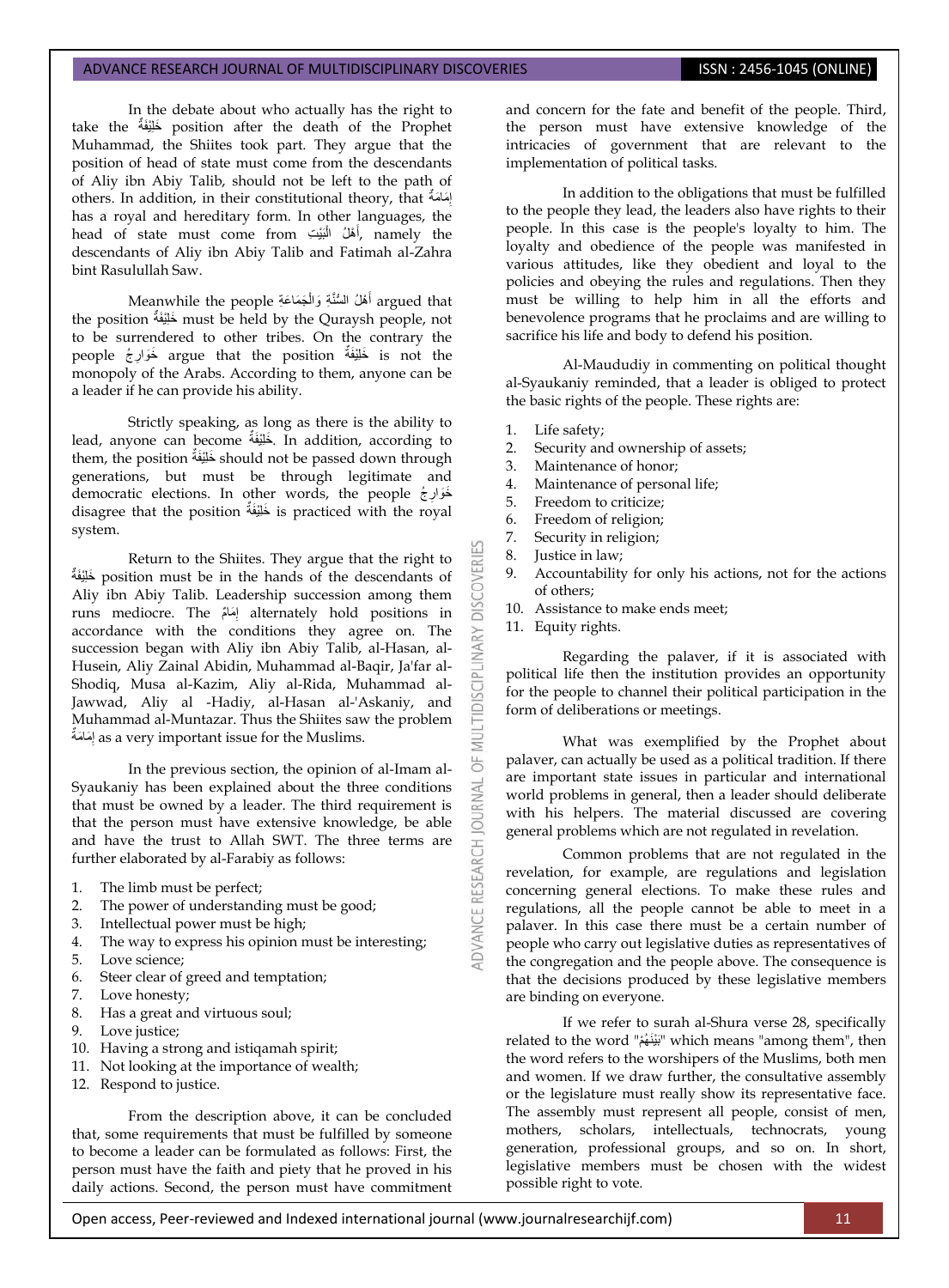Adding al-Syaukaniy opinion about the benefits of palaver, Ibn Taymiyah said that the benefit was to cheer up the hearts of colleagues and helpers of a leader. With palaver, they feel valued by their leaders and superiors. Besides that, through deliberation a lot of brilliant thoughts are obtained that are not obtained by someone, when perhaps the person concerned thinks alone.

# **X. CONCLUSION**

- 1. According to al-Imam al-Syaukaniy, the conditions of a person to be a leader are he must truly believe in Allah SWT and proven in daily actions. Unbelievers and hypocrites are not justified in appearing as Muslim leaders.
- 2. According to al-Imam al-Syaukaniy, a leader must protect the interests of the people, especially those involving the five principal interests. The five principal interests are: religion, soul, descent, wealth, and mind. The people have the right to demand comprehensive protection of the five principal interests to a leader.
- 3. According to al-Syaukaniy, basically a leader must be obeyed by his people. But obedience to a leader becomes invalid, if the leader behaves shirk to Allah SWT.

53

**DISCOVERI** 

**MULTIDISCIPLINARY** 

 $\overline{6}$ 

**OURNAL** 

RESEARCH

**IDVANCE** 

- 4. According to al-Syaukaniy, one of the characteristics of a democracy is the existence of palaver. The characteristics of palaver can be seen from giving and sharing opinions in one meeting. In the process of exchanging opinions, valuable pearls and brilliant thoughts will be obtained which are not found in thinking alone.
- 5. According to al-Syaukaniy, the material discussed includes general issues concerning war and peace, which concern the welfare and benefit of the people and others which are not regulated by revelation and the sunnah of the Prophet. As for the problems that have clear instructions in the revelation and sunnah of the Prophet no need to be discussed again.
- 6. According to al-Syaukaniy, to live in association and assembly, then what needs to be fostered by a leader is brotherhood based on the teachings of Islam. Brotherhood is synonymous with faith. Various disputes and quarrels that occur between fellow believers, the solution is to return to the teachings of Islam itself. The emphasis of completion is directed at an effort to raise awareness of each individual, that they are of the same descent and zuriat, namely Prophet Adam As. and his wife Siti Hawa.
- 7. According to al-Syaukaniy, in living in association and in groups, the fact that there are elements of different ethnic groups, races and customs, is unavoidable. Although different in ethnicity, race and customs, but the human group can be tied to one, namely Islam. In Islam there are no differences in ethnicity, race and habits. Everything is seen to be equal before God Almighty.

# **XI. BIBLIOGRAPHY**

- [1] **'Abd al-Baqiy, Muhammad Fuad,** *Al-Mu'jam al-Mufahras li Alfazh al-Quran al-Karim,* (Bandung: Maktabah Dahlan, tt.)
- [2] **Abu Dawud, al-Imam,** *Sunan Abiy Dawud,*  **(**Mesh: Syirkat Maktabat wa Mathlabah Musthafa al-Babiy al-Halabiy wa Auladuh, 1952)
- [3] **Al-Ibyariy, Ibrahim,** *Tarikh al-Quran,* (t.t.p.: Dar al-Qalam, 1965)
- [4] **Al-Khisyab, Ahmad,** *Al-Ijtima' al-Diniy,* (Kairo: Maktabah al-Qahirat al-Hadisat, 1970)
- [5] **Al-Maududiy, Abu al-A'la,** *Al-Khilafat wa al-Mulk,* **terjemahan Muhammad al-Baqir,** *Khilafah dan Kerajaan,* (Bandung: Penerbit Mizan, 1990)
- [6] **Al-Zamakhsyariy, Abu Qasim Jar Allah Muhammad ibn 'Umar,** *Tafsir al-Kasysyaf,* Juz 111, (Mesir: Musthafa al-Babiy al-Halabiy, t.t)
- [7] **Al-'Asqalaniy, Ahmad ibn 'Aliy Ibn Hajar,** *Fath al-Bariy,* (t.t.p.: Dar al-Fikr, t.t.)
- [8] Al-Bahiy, Muhammad, *Al-Islam fiy Hayat al-Muslim,* (Mesir: Dar al-Fikr, 1970)
- [9] **Al-Bukhariy, Abu 'Abd Allah,** *Shahih al-Bukhari,* (Beirut: "Alain al-Kutub, t.t.)
- [10] **Al-Darimiy, 'Abd Allah Ibn 'Abd al-Rahman,**  *Sunan al-Darimiy,* (t.t.p.: Dar al-Fikr, t.t.)
- [11] **Al-Dimasyqiy, Abu al-Fida' Ismail Ibn Katsir,**  *Tafsir Ibn Katsir,* Juz IV (Singapura: Sulaiman Mari'iy, t.t.)
- [12] **Al-Ghurabiy, 'Aliy Musthafa,** *Al-Firaq al-Islamiyyat wa Nasy'at 'Ilm al-Kalam 'Inda al-Muslimin,* (Mesir: Muhammad "Aliy Shahib, t.t.)
- [13] **Ali, Shaukat**, *Administrative Ethics in A Muslim State,* (Lahore, Publisher United Ltd., t.t.)
- [14] **Al-Mubarak, Muhammad,** *Nizam al-Islam, al-Hukmu wa al-Daulat,* **terjemahan Firman Harianto,** *Sistem Pemerintahan dalam Perspektif Islam,* (Solo: CV. Pustaka Mamiq, 1989)
- [15] **Al-Nasa'iy, al-Imam,** *Sunan al-Nasa'iy,* (Beirut: Dar al-Ma'rifat, 1991)
- [16] **Al-Nawawiy,** *Shahih Muslim bi Syarhi al-Nawawiy,* (Beirut: Dar Ihya" al-Turas al-"Arabiy, 1983)
- **[17] Al-Quran al-Karim**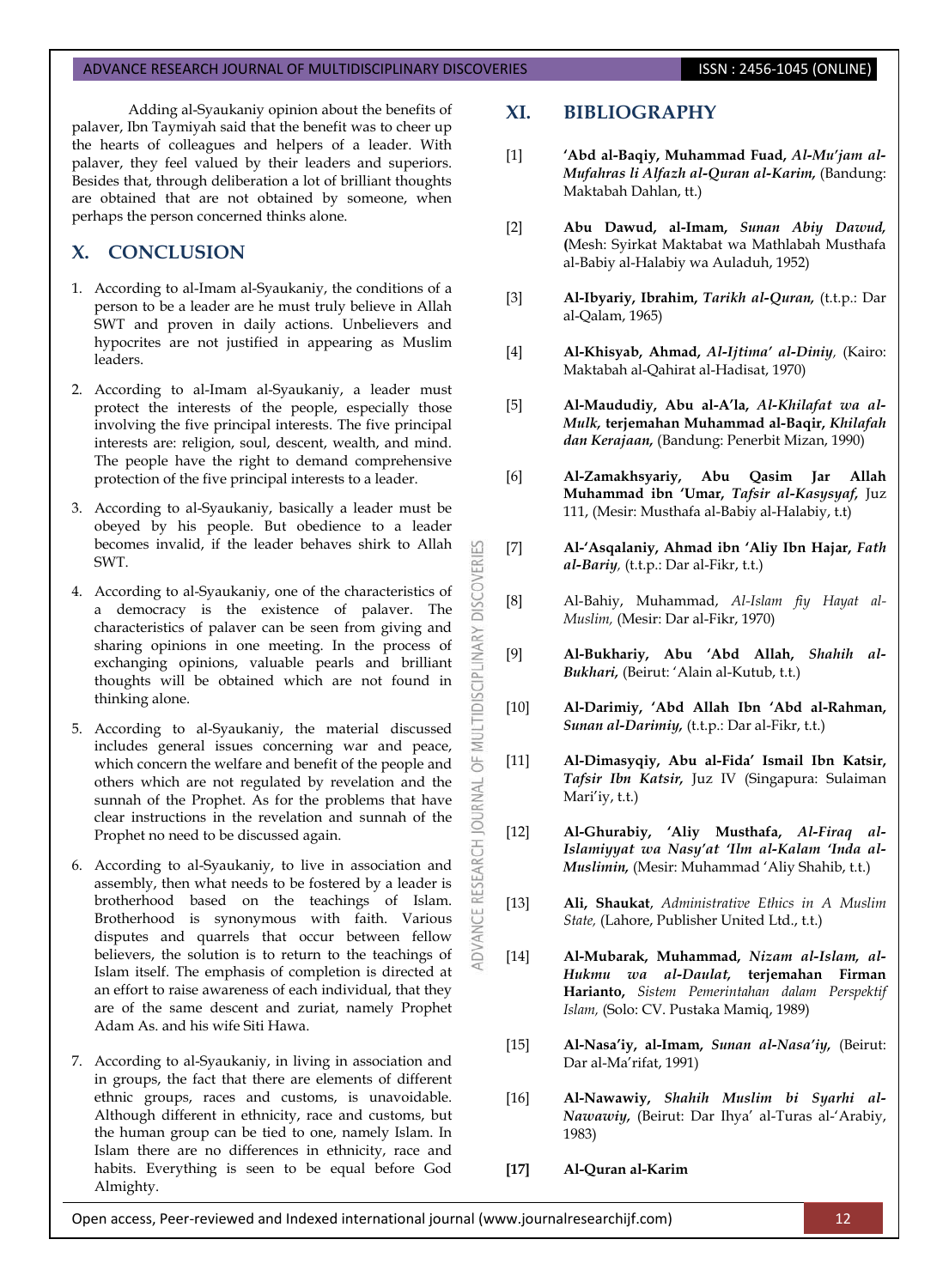- [18] **Al-Qurthubiy, Abu 'Abd Allah Muhammad ibn Ahmad,** *Al-Jami' li Ahkam al-Quran,* Juz V dan VII, (Mesir: Dar al-Kutub al-'Arabiy, 1967)
- [19] **Al-Syahrastaniy, Ahmad,** *Al-Milad wa al-Nihal,* (Beirut: Dar al-Ma'arif, t.t.)
- [20] **Al-Syaukaniy, Abiy Ishaq,** *Al-Muwafaqat fiy Ushul al-Syariat,* Juz 11, (Mesir: al-Azhar al-Syarif, t.t.)
- [21] **Al-Syaukaniy, Muhammad,** *Tafsir Fath al-Qadir,* Juz I, 11, III, IV, dan V, (Mesir; Dar al-Fikr, 1973)
- [22] **\_\_\_\_\_\_\_\_\_\_\_\_\_\_\_\_\_\_\_\_\_\_,** *Nail al-Author,* (Mesir: Musthafa al-Babiy al-Halabiy, t.t.)
- [23] **Al-Thabariy, Abu Ja'far Muhammad ibn Jarir,**  *Tafsir al-Thabariy,* (Beirut: Dar al-Fikr, 1978)
- [24] **Al-Zahabiy, Muhammad Husein,** *Al-Tafsir wa al-Mufassirun,* (t.t.p.: t.p., 1976)
- [25] **Amin, Ahmad,** *Fajr al-Islam,* (Kairo: Maktabah al-Nandhat al-Mishriyyat, 1965)
- [26] **Anshariy, Muhammad Fazlur Rahman,** *The Quranic Fundation and Structure of Muslim Society,*  (Karachi: Indus Educational Fundations, t.t.)
- [27] **Aristoteles,** *Politics,* **terjemahan Ahmad Lutfiy al-Sayyid,** *Al-Siyasat,* (t.t.p.: Al-Dar al-Qaumiyyat li al-Thiba'at wa al-Nasyr, t.t.)

MULTIDISCIPLINARY DISCOVERI

OF<sub>I</sub>

**JOURNAL** 

**ADVANCE RESEARCH** 

- [28] **Asad, Muhammad,** "*Pemerintahan Islam dan Asasasasnya"* dalam Salim Azzam, *Concepts of Islamic State,* terjemahan Malikul Awwal, *Beberapa Pandangan tentang Pemerintahan Islam,* (Bandung: Penerbit Mizan, 1990)
- [29] **Ayubiy, Nazih N,** *Political Islam, Religion Politics in The Arab World,* (London: Routledge, 1991)
- [30] **Barker, Ernest,** *Greek Political Theory,* (New York: University Paperbacks, 1960)
- [31] **Budiarjo, Miriam,** *Aneka Pemikiran tentang Kuasa dan Wibawa,* (Jakarta: Sinar Harapan, 1984)
- [32] **\_\_\_\_\_\_\_\_\_\_\_\_\_\_\_,** *Dasar-dasar Ilmu Politik,* (Jakarta: PT. Gramedia, 1977)
- [33] **Cornford, Francis Macdonald,** *The Republic of Plato,* (London: Oxford University press, 1963)
- [34] **Dahl, Robert A,** *Modern Political Analysis,* (New Delhi: Prentice Hall of India, 1978)
- [35] **E. Von Grunebaum, Gustave,** *Unity and Variety in Muslim Civilization,* terjemahan Effendy N. Yahya, *Islam Kesatuan Dalam Keragaman,* (Jakarta: Yayasan Obor Indonesia dan Lembaga Studio Islamika, 1983)
- [36] **E. Weyl, Walter,** *The New Democracy,* (New York: The Macmillan Company, 1981)
- [37] **Enayat, Hamid,** *Modern Islamic Political Thought,*  (Texas: University of Texas Press, 1982)
- [38] **Esposito, John L.,** *Islam and Politics,* (New York: Syracuk University Press, 1984)
- [39] **Fiscatori, James P.,** *Islam in a World of Nation-State*, (Sydney: Cambridge University Press, 1988).
- [40] **Gilchrist, R.N.,** *Principles of Political Science*, (Bombay: Orient Longmans, 1952)
- [41] **Goudefroy, Maurice,** *Muslim Institutions*, (London: George Allern & Unwin Ltd., 1961).
- [42] **H. Sabine, George**, *A History of Political Theory*, (New York : Holt Renenort and Winston Inc., 1963).
- [43] **Hanafi, Ahmad,** *Pengantar Filsafat Islam*, (Jakarta: Bulan Bintang, 1990).
- [44] **Ibn Majah, Abu 'Abd Allah Muhammad Ibn Yazid,** *al-Qazwiniy, Sunan Ibn Majah***,** Juz 11, (Bandung: Maktabah Dahlan, t.t).
- [45] **Ibn Malik, Anas***, Al-Muwattha***,** (t.t.p.: t.p., t.t.).
- [46] **Ibrahim., Muhammad Ismail,** *Al-Qur'an wa I'jazuhu al'Ilmiyyu*, (t.t.p.: Dar al-Fikr al-'Arabiy, t.t.).
- [47] **Ismail. Sya'ban Muhammad,** *Al-Tasyri'al-Islamiy***,** (Kairo: Makhtabah al-Nandhat al-Misriyyat, 1985).
- [48] **Isywara, F.,** *Pengantar Ilmu Politik*, (Bandung: Bina Cipta, 1982).
- [49] **Jindan, Khalid Ibrahim,** *The Islamic Theory of Government According to Ibn Taymiyah*, Terjemahan Masrohim, *Teori Politik Islam, Telaah Kritis Ibn Taimiyah*, (Surabaya: Risalah Gusti, 1995).
- [50] **Kartaprawira, Rusadi,** *Sistem Politik Indonesia*, (Bandung: Sinar Baru, 1983).
- [51] **L. Schuman, Frederick,** *International Politics*, (New York: Mc Graw-Hill Book Company Inc., 1953).
- [52] **Levy, Reuben,** *The Social Structure of Islam*, (London: Cambridge University Press, 1962).
- [53] **Loewestein, Karl,** *Political Recontruction*, (New York: The Macmillan Company, 1946).
- [54] **Machmud, H. Amir,** *Pembangunan Politik Dalam Negeri Indonesia*, (Jakarta: Gramedia, 1986).